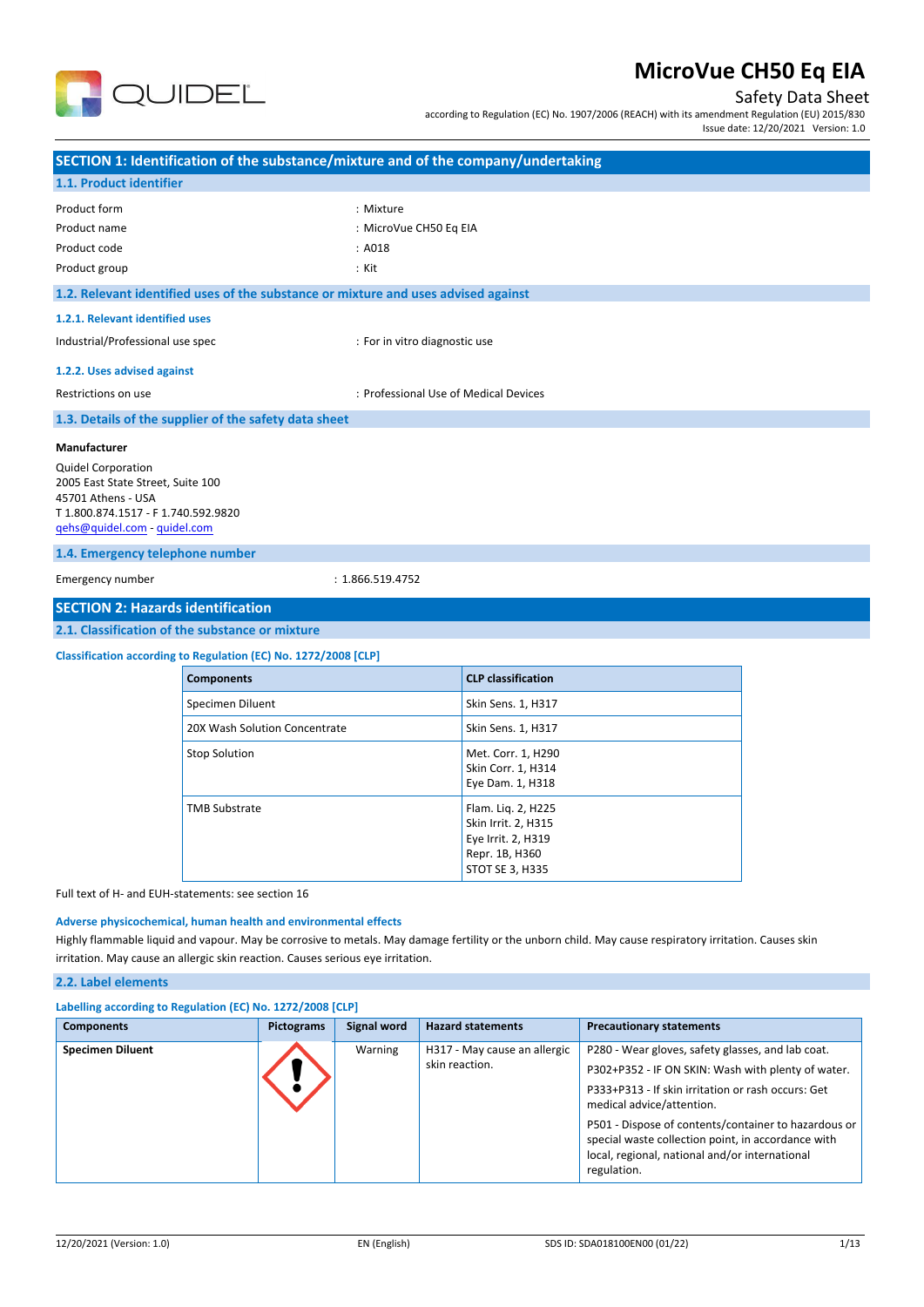

## Safety Data Sheet

according to Regulation (EC) No. 1907/2006 (REACH) with its amendment Regulation (EU) 2015/830

|                               |         |                                                    | Issue date: 12/20/2021 Version: 1.0                                                                                                                                         |
|-------------------------------|---------|----------------------------------------------------|-----------------------------------------------------------------------------------------------------------------------------------------------------------------------------|
| 20X Wash Solution Concentrate | Warning | H317 - May cause an allergic                       | P280 - Wear gloves, safety glasses, and lab coat.                                                                                                                           |
|                               |         | skin reaction.                                     | P302+P352 - IF ON SKIN: Wash with plenty of water.                                                                                                                          |
|                               |         |                                                    | P333+P313 - If skin irritation or rash occurs: Get<br>medical advice/attention.                                                                                             |
|                               |         |                                                    | P501 - Dispose of contents/container to hazardous or<br>special waste collection point, in accordance with<br>local, regional, national and/or international<br>regulation. |
| <b>Stop Solution</b>          | Danger  | H290 - May be corrosive to                         | P261 - Avoid breathing mist, spray.                                                                                                                                         |
|                               |         | metals.                                            | P280 - Wear gloves, safety glasses, and lab coat.                                                                                                                           |
|                               |         | H314 - Causes severe skin<br>burns and eye damage. | P304+P340 - IF INHALED: Remove person to fresh air<br>and keep comfortable for breathing.                                                                                   |
|                               |         |                                                    | P305+P351+P338 - IF IN EYES: Rinse cautiously with<br>water for several minutes. Remove contact lenses, if<br>present and easy to do. Continue rinsing.                     |
|                               |         |                                                    | P321 - Specific treatment (see supplemental first aid<br>instruction on this label).                                                                                        |
|                               |         |                                                    | P501 - Dispose of contents/container to hazardous or<br>special waste collection point, in accordance with<br>local, regional, national and/or international<br>regulation. |
| <b>TMB Substrate</b>          | Danger  | H225 - Highly flammable                            | P264 - Wash hands thoroughly after handling.                                                                                                                                |
|                               |         | liquid and vapour.                                 | P280 - Wear gloves, safety glasses, and lab coat.                                                                                                                           |
|                               |         | H315 - Causes skin irritation.                     | P302+P352 - IF ON SKIN: Wash with plenty of water.                                                                                                                          |
|                               |         | H319 - Causes serious eye<br>irritation.           | P304+P340 - IF INHALED: Remove person to fresh air<br>and keep comfortable for breathing.                                                                                   |
|                               |         | H335 - May cause respiratory<br>irritation.        | P305+P351+P338 - IF IN EYES: Rinse cautiously with<br>water for several minutes. Remove contact lenses, if                                                                  |
|                               |         | H360 - May damage fertility                        | present and easy to do. Continue rinsing.                                                                                                                                   |
|                               |         | or the unborn child.                               | P332+P313 - If skin irritation occurs: Get medical<br>advice/attention.                                                                                                     |
|                               |         |                                                    | P337+P313 - If eye irritation persists: Get medical<br>advice/attention.                                                                                                    |
|                               |         |                                                    | P501 - Dispose of contents/container to hazardous or<br>special waste collection point, in accordance with<br>local, regional, national and/or international<br>regulation. |

### **2.3. Other hazards**

No additional information available

## **SECTION 3: Composition/information on ingredients**

## **3.1. Substances**

### Not applicable

### **3.2. Mixtures**

| <b>Name</b>                                            | <b>Chemical name</b>                                                                                                                                  | <b>CAS No</b><br>EC-No. | %       | <b>CLP classification</b>                                                                                                                                                                    |
|--------------------------------------------------------|-------------------------------------------------------------------------------------------------------------------------------------------------------|-------------------------|---------|----------------------------------------------------------------------------------------------------------------------------------------------------------------------------------------------|
| 1. Specimen Diluent<br>2.20X Wash Solution Concentrate | Mixture for ProClin 300:<br>5-chloro-2-methyl-2H-isothiazol-3-one [EC no.<br>247-500-7] and 2-methyl-2H -isothiazol-3-one<br>[EC no. 220-239-6] (3:1) | 55965-84-9              | 0.035   | Acute Tox. 3 (Oral), H301<br>Acute Tox. 3 (Dermal), H311<br>Acute Tox. 3 (Inhalation), H331<br>Skin Corr. 1B, H314<br>Skin Sens. 1, H317<br>Aquatic Acute 1, H400<br>Aquatic Chronic 1, H410 |
| <b>Stop Solution</b>                                   | hydrochloric acid  %                                                                                                                                  | 7647-01-0               | $1 - 5$ | Met. Corr. 1, H290<br>Skin Corr. 1A, H314<br>Eye Dam. 1, H318<br>STOT SE 3, H335                                                                                                             |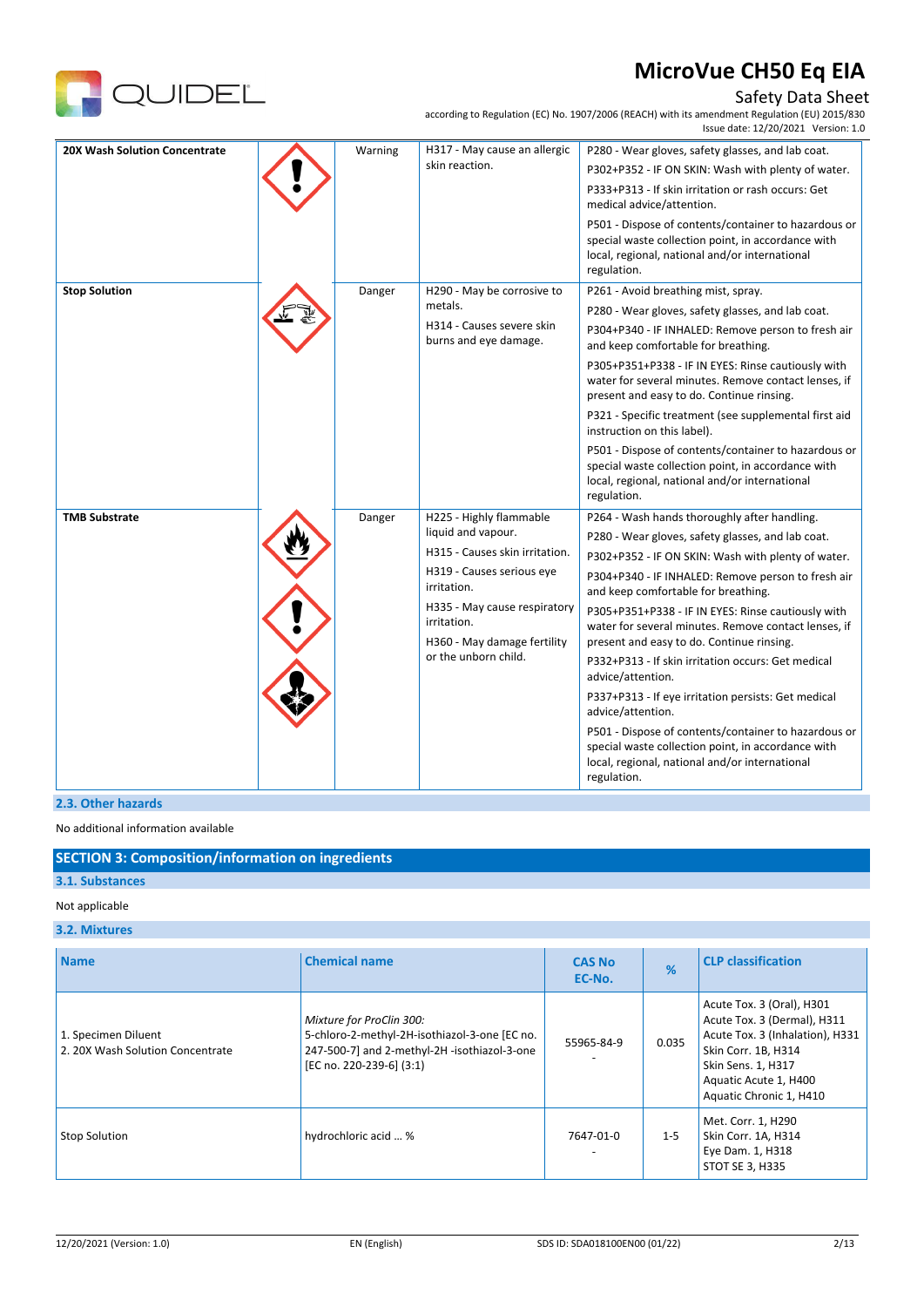

## Safety Data Sheet

according to Regulation (EC) No. 1907/2006 (REACH) with its amendment Regulation (EU) 2015/830 Issue date: 12/20/2021 Version: 1.0

| <b>TMB Substrate</b> | 1-ethylpyrrolidin-2-one | 2687-91-4                                 | $1 - 5$  | Repr. 1B, H360D                                                                 |
|----------------------|-------------------------|-------------------------------------------|----------|---------------------------------------------------------------------------------|
|                      | 1-methyl-2-pyrrolidone  | 872-50-4                                  | $1 - 10$ | Repr. 1B, H360D<br>Eye Irrit. 2, H319<br>STOT SE 3, H335<br>Skin Irrit. 2, H315 |
|                      | acetone                 | $67 - 64 - 1$<br>$\overline{\phantom{a}}$ | $1 - 10$ | Flam. Liq. 2, H225<br>Eye Irrit. 2, H319<br>STOT SE 3, H336                     |

| <b>Specific concentration limits:</b>                                                                                                       |                                                                         |                                                                                                                                                         |  |  |  |
|---------------------------------------------------------------------------------------------------------------------------------------------|-------------------------------------------------------------------------|---------------------------------------------------------------------------------------------------------------------------------------------------------|--|--|--|
| <b>Name</b>                                                                                                                                 | <b>Product identifier</b>                                               | <b>Specific concentration limits</b>                                                                                                                    |  |  |  |
| 1-methyl-2-pyrrolidone                                                                                                                      | (CAS No) 872-50-4<br>(EC-No.) 212-828-1<br>(EC Index-No.) 606-021-00-7  | (5 ≤C < 100) Repr. 1B, H360D<br>(10 ≤C < 100) STOT SE 3, H335                                                                                           |  |  |  |
| hydrochloric acid  %                                                                                                                        | (CAS No) 7647-01-0<br>(EC-No.) 231-595-7<br>(EC Index-No.) 017-002-01-X | (10 ≤C < 25) Skin Irrit. 2, H315<br>(10 ≤C < 25) Eye Irrit. 2, H319<br>(10 ≤C < 100) STOT SE 3, H335<br>(25 ≤C < 100) Skin Corr. 1B, H314               |  |  |  |
| mixture of: 5-chloro-2-methyl-2H-isothiazol-3-one [EC no.<br>247-500-7] and 2-methyl-2H -isothiazol-3-one [EC no. 220-<br>$239-6$ ] $(3:1)$ | (CAS No) 55965-84-9<br>(EC Index-No.) 613-167-00-5                      | (0.0015 ≤C < 100) Skin Sens. 1, H317<br>(0.06 ≤C < 0.6) Eye Irrit. 2, H319<br>(0.06 ≤C < 0.6) Skin Irrit. 2, H315<br>(0.6 ≤C < 100) Skin Corr. 1B, H314 |  |  |  |

Full text of H- and EUH-statements: see section 16

| <b>SECTION 4: First aid measures</b>                                            |                                                                                                                                                                                     |  |  |  |  |
|---------------------------------------------------------------------------------|-------------------------------------------------------------------------------------------------------------------------------------------------------------------------------------|--|--|--|--|
| 4.1. Description of first aid measures                                          |                                                                                                                                                                                     |  |  |  |  |
| First-aid measures general                                                      | : IF exposed or concerned: Get medical advice/attention.                                                                                                                            |  |  |  |  |
| First-aid measures after inhalation                                             | : Remove person to fresh air and keep comfortable for breathing. Call a poison center or a doctor if<br>you feel unwell.                                                            |  |  |  |  |
| First-aid measures after skin contact                                           | : Rinse skin with water/shower. If skin irritation or rash occurs: Get medical advice/attention.                                                                                    |  |  |  |  |
| First-aid measures after eye contact                                            | : Rinse cautiously with water for several minutes. Remove contact lenses, if present and easy to do.<br>Continue rinsing. If eye irritation persists: Get medical advice/attention. |  |  |  |  |
| First-aid measures after ingestion                                              | : Call a poison center or a doctor if you feel unwell.                                                                                                                              |  |  |  |  |
| 4.2. Most important symptoms and effects, both acute and delayed                |                                                                                                                                                                                     |  |  |  |  |
| Symptoms/effects after inhalation                                               | : May cause respiratory irritation.                                                                                                                                                 |  |  |  |  |
| Symptoms/effects after skin contact                                             | : Irritation. May cause an allergic skin reaction.                                                                                                                                  |  |  |  |  |
| Symptoms/effects after eye contact                                              | : Eye irritation.                                                                                                                                                                   |  |  |  |  |
| 4.3. Indication of any immediate medical attention and special treatment needed |                                                                                                                                                                                     |  |  |  |  |
| Treat symptomatically.                                                          |                                                                                                                                                                                     |  |  |  |  |

| <b>SECTION 5: Firefighting measures</b>                    |                                                                                                                                             |
|------------------------------------------------------------|---------------------------------------------------------------------------------------------------------------------------------------------|
| 5.1. Extinguishing media                                   |                                                                                                                                             |
| Suitable extinguishing media                               | : Water spray. Dry powder. Foam. Carbon dioxide.                                                                                            |
| 5.2. Special hazards arising from the substance or mixture |                                                                                                                                             |
| Fire hazard                                                | : Highly flammable liquid and vapour.                                                                                                       |
| Hazardous decomposition products in case of fire           | : Toxic fumes may be released.                                                                                                              |
| 5.3. Advice for firefighters                               |                                                                                                                                             |
| Protection during firefighting                             | : Do not attempt to take action without suitable protective equipment. Self-contained breathing<br>apparatus. Complete protective clothing. |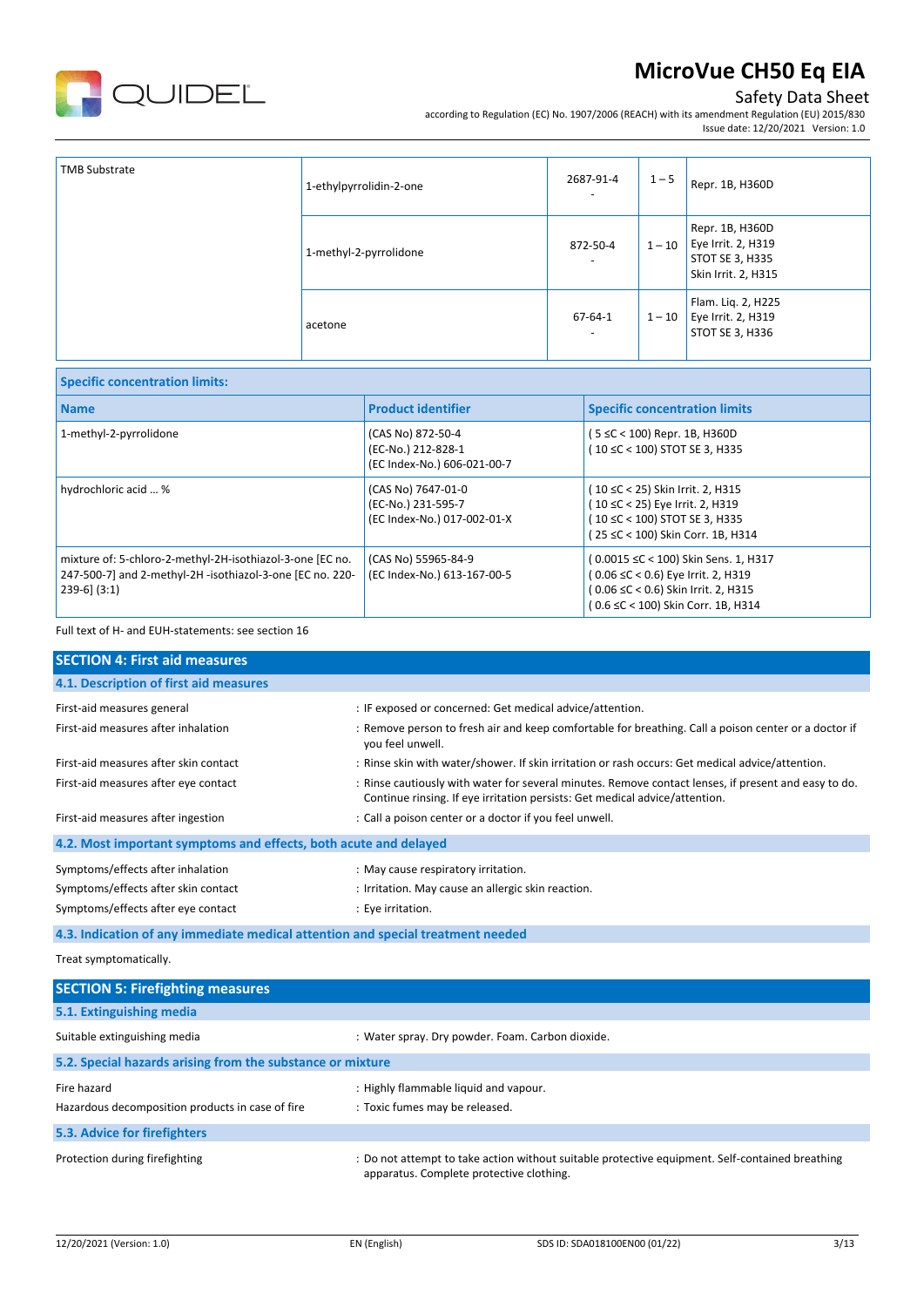

Safety Data Sheet

according to Regulation (EC) No. 1907/2006 (REACH) with its amendment Regulation (EU) 2015/830 Issue date: 12/20/2021 Version: 1.0

| <b>SECTION 6: Accidental release measures</b>                                                   |                                                                                                                                                                                                    |
|-------------------------------------------------------------------------------------------------|----------------------------------------------------------------------------------------------------------------------------------------------------------------------------------------------------|
| 6.1. Personal precautions, protective equipment and emergency procedures                        |                                                                                                                                                                                                    |
| 6.1.1. For non-emergency personnel                                                              |                                                                                                                                                                                                    |
| <b>Emergency procedures</b>                                                                     | : No open flames, no sparks, and no smoking. Only qualified personnel equipped with suitable<br>protective equipment may intervene. Avoid breathing mist, spray.                                   |
| 6.1.2. For emergency responders                                                                 |                                                                                                                                                                                                    |
| Protective equipment                                                                            | : Do not attempt to take action without suitable protective equipment. For further information refer<br>to section 8: "Exposure controls/personal protection".                                     |
| <b>6.2. Environmental precautions</b>                                                           |                                                                                                                                                                                                    |
| Avoid release to the environment. Notify authorities if product enters sewers or public waters. |                                                                                                                                                                                                    |
| 6.3. Methods and material for containment and cleaning up                                       |                                                                                                                                                                                                    |
| Methods for cleaning up                                                                         | : Take up liquid spill into absorbent material. Notify authorities if product enters sewers or public<br>waters.                                                                                   |
| Other information                                                                               | : Dispose of materials or solid residues at an authorized site.                                                                                                                                    |
| <b>6.4. Reference to other sections</b>                                                         |                                                                                                                                                                                                    |
| For further information refer to section 13.                                                    |                                                                                                                                                                                                    |
| <b>SECTION 7: Handling and storage</b>                                                          |                                                                                                                                                                                                    |
| 7.1. Precautions for safe handling                                                              |                                                                                                                                                                                                    |
| Precautions for safe handling                                                                   | : Keep away from heat, hot surfaces, sparks, open flames and other ignition sources. No smoking.<br>Ground/bond container and receiving equipment. Use only non-sparking tools. Take precautionary |

|                                                                   | measures against static discharge. Flammable vapours may accumulate in the container. Use<br>explosion-proof equipment. Wear personal protective equipment. Obtain special instructions<br>before use. Do not handle until all safety precautions have been read and understood. Use only<br>outdoors or in a well-ventilated area. Avoid breathing mist, spray. Avoid contact with skin and<br>eyes. |
|-------------------------------------------------------------------|-------------------------------------------------------------------------------------------------------------------------------------------------------------------------------------------------------------------------------------------------------------------------------------------------------------------------------------------------------------------------------------------------------|
| Hygiene measures                                                  | : Do not eat, drink or smoke when using this product. Always wash hands after handling the product.                                                                                                                                                                                                                                                                                                   |
| 7.2. Conditions for safe storage, including any incompatibilities |                                                                                                                                                                                                                                                                                                                                                                                                       |
| <b>Technical measures</b>                                         | : Ground/bond container and receiving equipment.                                                                                                                                                                                                                                                                                                                                                      |
| Storage conditions                                                | : Store in a well-ventilated place. Keep cool. Keep container tightly closed. Store in corrosive<br>resistant container with a resistant inner liner. Keep only in original container. Store locked up.                                                                                                                                                                                               |
| Incompatible materials                                            | : Metals.                                                                                                                                                                                                                                                                                                                                                                                             |
| 7.3. Specific end use(s)                                          |                                                                                                                                                                                                                                                                                                                                                                                                       |

No additional information available

| <b>SECTION 8: Exposure controls/personal protection</b> |  |
|---------------------------------------------------------|--|
| 8.1. Control parameters                                 |  |

| 1-methyl-2-pyrrolidone (872-50-4) |                        |                               |      |
|-----------------------------------|------------------------|-------------------------------|------|
| EU                                | <b>IOEL TWA</b>        | 40 mg/m <sup>3</sup>          |      |
| EU                                | <b>IOEL TWA [ppm]</b>  | 10 ppm                        |      |
| EU                                | <b>IOEL STEL</b>       | $80 \text{ mg/m}^3$           |      |
| EU                                | IOEL STEL [ppm]        | 20 ppm                        |      |
| Belgium                           | <b>OEL TWA</b>         | 40 mg/m <sup>3</sup>          |      |
| Belgium                           | OEL TWA [ppm]          | 10 ppm                        |      |
| Belgium                           | <b>OEL STEL</b>        | 80 mg/m <sup>3</sup>          |      |
| Belgium                           | OEL STEL [ppm]         | 20 ppm                        |      |
| France                            | VME (OEL TWA)          | 40 mg/m <sup>3</sup>          |      |
| France                            | VME (OEL TWA) [ppm]    | 10 ppm                        |      |
| France                            | VLE (OEL C/STEL)       | $80 \text{ mg/m}^3$           |      |
| France                            | VLE (OEL C/STEL) [ppm] | 20 ppm                        |      |
| 12/20/2021 (Version: 1.0)         | EN (English)           | SDS ID: SDA018100EN00 (01/22) | 4/13 |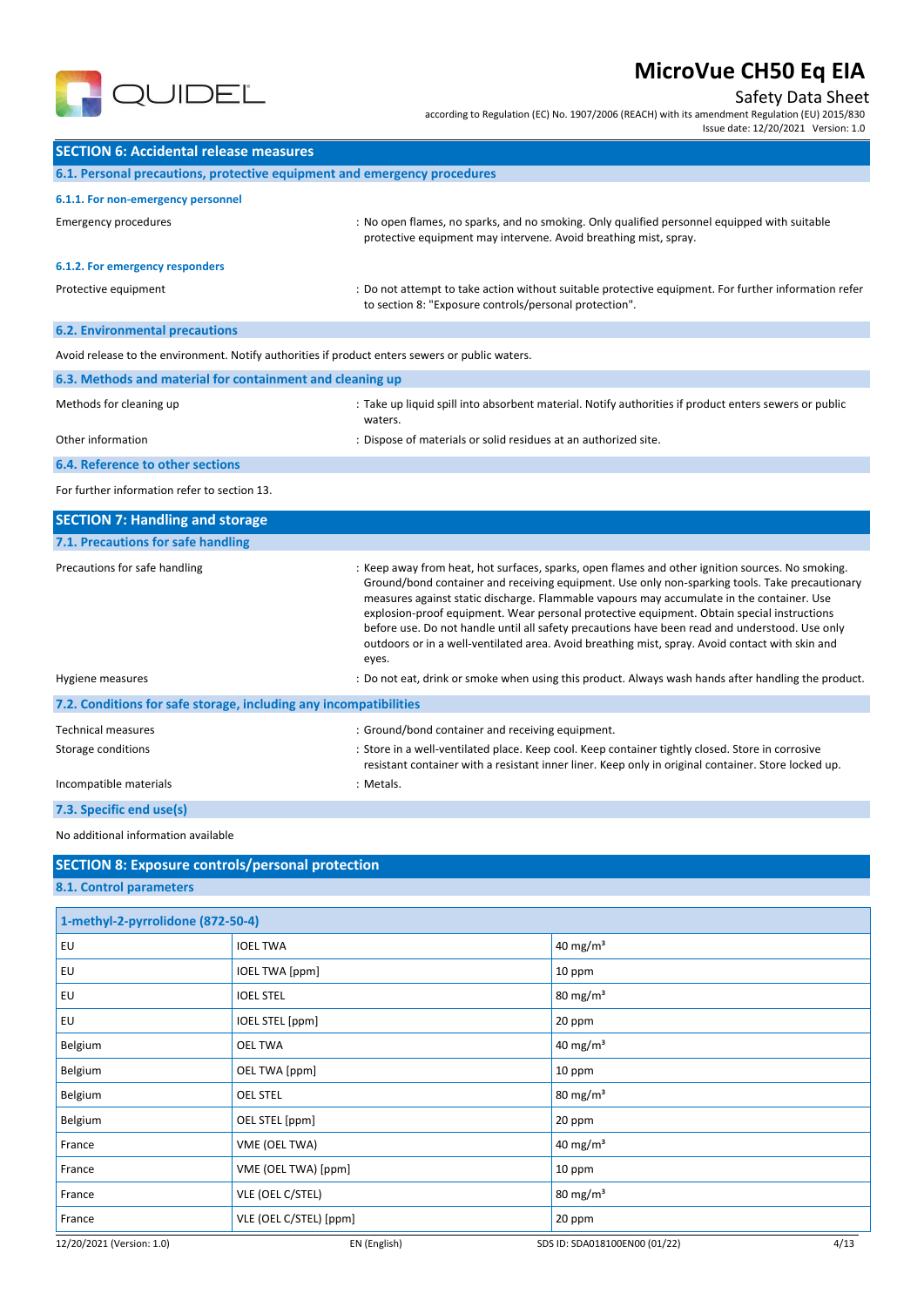

## Safety Data Sheet

according to Regulation (EC) No. 1907/2006 (REACH) with its amendment Regulation (EU) 2015/830 Issue date: 12/20/2021 Version: 1.0

| 1-methyl-2-pyrrolidone (872-50-4) |                            |                                                                                                       |
|-----------------------------------|----------------------------|-------------------------------------------------------------------------------------------------------|
| Netherlands                       | TGG-8u (OEL TWA)           | 40 mg/m <sup>3</sup>                                                                                  |
| Netherlands                       | TGG-8u (OEL TWA) [ppm]     | 9.72 ppm                                                                                              |
| Netherlands                       | TGG-15min (OEL STEL)       | $80 \text{ mg/m}^3$                                                                                   |
| Netherlands                       | TGG-15min (OEL STEL) [ppm] | 19.44 ppm                                                                                             |
| United Kingdom                    | WEL TWA (OEL TWA) [1]      | 40 mg/m <sup>3</sup>                                                                                  |
| United Kingdom                    | WEL TWA (OEL TWA) [2]      | 10 ppm                                                                                                |
| United Kingdom                    | WEL STEL (OEL STEL)        | $80 \text{ mg/m}^3$                                                                                   |
| United Kingdom                    | WEL STEL (OEL STEL) [ppm]  | 20 ppm                                                                                                |
| USA - ACGIH                       | <b>BEI</b>                 | 100 mg/l Parameter: 5-Hydroxy-N-methyl-2-pyrrolidone -<br>Medium: urine - Sampling time: End of shift |

| acetone (67-64-1) |                            |                        |
|-------------------|----------------------------|------------------------|
| EU                | <b>IOEL TWA</b>            | 1210 mg/m <sup>3</sup> |
| EU                | <b>IOEL TWA [ppm]</b>      | 500 ppm                |
| Belgium           | <b>OEL TWA</b>             | 1210 mg/m <sup>3</sup> |
| Belgium           | OEL TWA [ppm]              | 500 ppm                |
| Belgium           | <b>OEL STEL</b>            | 2420 mg/m <sup>3</sup> |
| Belgium           | OEL STEL [ppm]             | 1000 ppm               |
| France            | VME (OEL TWA)              | 1210 mg/m <sup>3</sup> |
| France            | VME (OEL TWA) [ppm]        | 500 ppm                |
| France            | VLE (OEL C/STEL)           | 2420 mg/m <sup>3</sup> |
| France            | VLE (OEL C/STEL) [ppm]     | 1000 ppm               |
| Netherlands       | TGG-8u (OEL TWA)           | 1210 mg/m <sup>3</sup> |
| Netherlands       | TGG-8u (OEL TWA) [ppm]     | 501 ppm                |
| Netherlands       | TGG-15min (OEL STEL)       | 2420 mg/m <sup>3</sup> |
| Netherlands       | TGG-15min (OEL STEL) [ppm] | 1002 ppm               |
| United Kingdom    | WEL TWA (OEL TWA) [1]      | 1210 mg/m <sup>3</sup> |
| United Kingdom    | WEL TWA (OEL TWA) [2]      | 500 ppm                |
| United Kingdom    | WEL STEL (OEL STEL)        | 3620 mg/m <sup>3</sup> |
| United Kingdom    | WEL STEL (OEL STEL) [ppm]  | 1500 ppm               |
| USA - ACGIH       | ACGIH OEL TWA [ppm]        | 250 ppm                |
| USA - ACGIH       | ACGIH OEL STEL [ppm]       | 500 ppm                |

| hydrochloric acid  % (7647-01-0) |                  |                     |
|----------------------------------|------------------|---------------------|
| USA - OSHA                       | Local name       | Hydrogen chloride   |
| USA - OSHA                       | OSHA PEL C       | 7 mg/m <sup>3</sup> |
| USA - OSHA                       | OSHA PEL C [ppm] | 5 ppm               |

### **8.2. Exposure controls**

#### **Appropriate engineering controls:**

Ensure good ventilation of the work station.

#### **Materials for protective clothing:**

Lab coat

#### **Hand Protection:**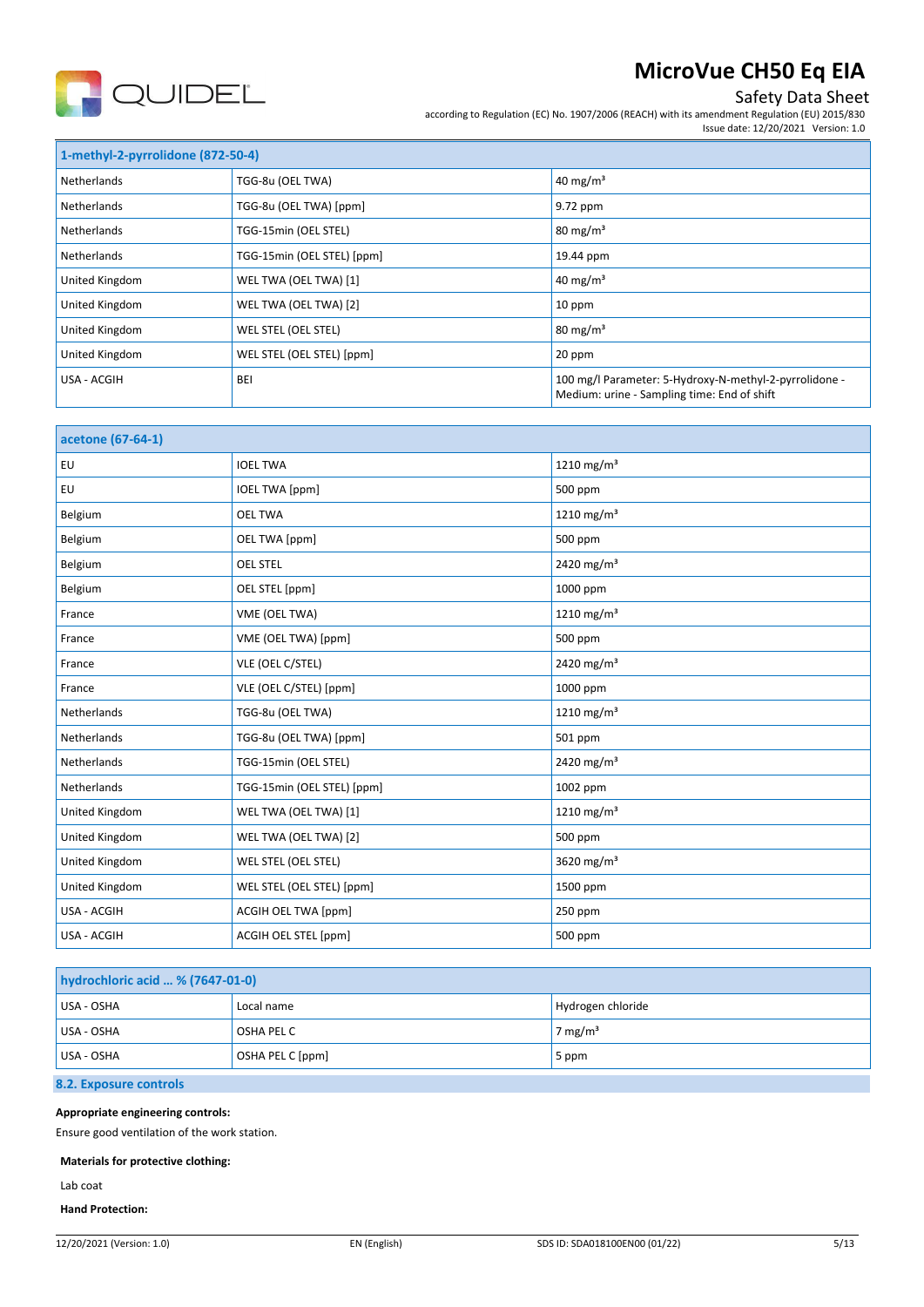

Safety Data Sheet

according to Regulation (EC) No. 1907/2006 (REACH) with its amendment Regulation (EU) 2015/830 Issue date: 12/20/2021 Version: 1.0

Protective gloves

#### **Eye protection:**

Safety glasses

#### **Skin and body protection:**

Wear suitable protective clothing

#### **Respiratory protection:**

[In case of inadequate ventilation] wear respiratory protection.

#### **Personal protective equipment symbol(s):**



#### **Environmental exposure controls:**

Avoid release to the environment.

#### **Other information:**

Do not eat, drink or smoke when using this product.

## **SECTION 9: Physical and chemical properties**

|  |  | 9.1. Information on basic physical and chemical properties |
|--|--|------------------------------------------------------------|
|--|--|------------------------------------------------------------|

| Physical state                                  | : Liguid              |
|-------------------------------------------------|-----------------------|
| Appearance                                      | : EIA Kit             |
| Colour                                          | : No data available   |
| Odour                                           | : Odourless           |
| Odour threshold                                 | : No data available   |
| рH                                              | : Stop Soluton, pH <1 |
| Relative evaporation rate (butylacetate=1)      | : No data available   |
| Melting point                                   | : Not applicable      |
| Freezing point                                  | : No data available   |
| <b>Boiling point</b>                            | : No data available   |
| Flash point                                     | : No data available   |
| Auto-ignition temperature                       | : No data available   |
| Decomposition temperature                       | : No data available   |
| Flammability (solid, gas)                       | : Not applicable      |
| Vapour pressure                                 | : No data available   |
| Relative vapour density at 20 °C                | : No data available   |
| Relative density                                | : No data available   |
| Solubility                                      | : No data available   |
| Partition coefficient n-octanol/water (Log Pow) | : No data available   |
| Viscosity, kinematic                            | : No data available   |
| Viscosity, dynamic                              | : No data available   |
| <b>Explosive properties</b>                     | : No data available   |
| Oxidising properties                            | : No data available   |
| <b>Explosive limits</b>                         | : No data available   |
|                                                 |                       |

#### **9.2. Other information**

No additional information available

| <b>SECTION 10: Stability and reactivity</b> |              |                               |      |
|---------------------------------------------|--------------|-------------------------------|------|
| 10.1. Reactivity                            |              |                               |      |
| Highly flammable liquid and vapour.         |              |                               |      |
| 10.2. Chemical stability                    |              |                               |      |
| Stable under normal conditions.             |              |                               |      |
| 12/20/2021 (Version: 1.0)                   | EN (English) | SDS ID: SDA018100EN00 (01/22) | 6/13 |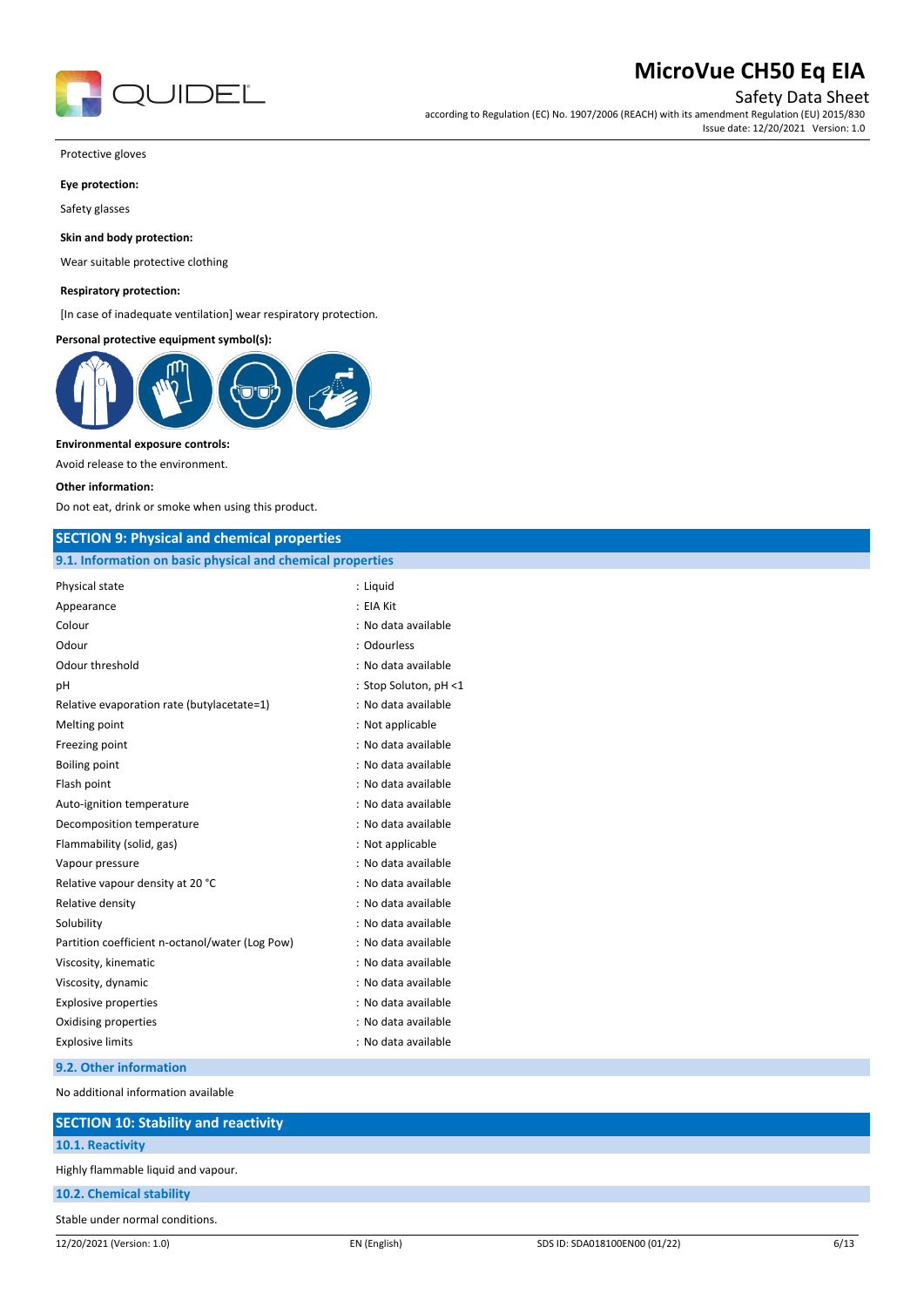

Safety Data Sheet

according to Regulation (EC) No. 1907/2006 (REACH) with its amendment Regulation (EU) 2015/830 Issue date: 12/20/2021 Version: 1.0

### **10.3. Possibility of hazardous reactions**

No dangerous reactions known under normal conditions of use.

#### **10.4. Conditions to avoid**

Avoid contact with hot surfaces. Heat. No flames, no sparks. Eliminate all sources of ignition.

#### **10.5. Incompatible materials**

Metals.

### **10.6. Hazardous decomposition products**

Under normal conditions of storage and use, hazardous decomposition products should not be produced.

| <b>SECTION 11: Toxicological information</b> |                                                                                                                                        |  |
|----------------------------------------------|----------------------------------------------------------------------------------------------------------------------------------------|--|
| 11.1. Information on toxicological effects   |                                                                                                                                        |  |
| Acute toxicity (oral)                        | : Not classified                                                                                                                       |  |
| Acute toxicity (dermal)                      | : Not classified                                                                                                                       |  |
| Acute toxicity (inhalation)                  | : Not classified                                                                                                                       |  |
| 0.801                                        | mixture of: 5-chloro-2-methyl-2H-isothiazol-3-one [EC no. 247-500-7] and 2-methyl-2H-isothiazol-3-one [EC no. 220-239-6] (3:1) (55965- |  |

| 104-Y)        |                                                |
|---------------|------------------------------------------------|
| LD50 oral rat | 53 mg/kg (Rat, Literature study)               |
| LD50 dermal   | 200 - 1000 mg/kg bodyweight (Literature study) |

| 1-ethylpyrrolidin-2-one (2687-91-4) |                                                                                                                        |  |
|-------------------------------------|------------------------------------------------------------------------------------------------------------------------|--|
| LD50 oral rat                       | 3200 mg/kg bodyweight (Equivalent or similar to OECD 401, Rat, Male / female, Experimental<br>value. Oral)             |  |
| LD50 dermal rat                     | > 2000 mg/kg bodyweight (OECD 402: Acute Dermal Toxicity, 24 h, Rat, Male / female,<br>Experimental value, Dermal)     |  |
| LC50 Inhalation - Rat               | > 5.1 mg/l (OECD 403: Acute Inhalation Toxicity, 4 h, Rat, Male / female, Experimental value,<br>Inhalation (aerosol)) |  |

| 1-methyl-2-pyrrolidone (872-50-4) |                                                                                                                                       |
|-----------------------------------|---------------------------------------------------------------------------------------------------------------------------------------|
| LD50 oral rat                     | 4150 mg/kg bodyweight (Equivalent or similar to OECD 401, Rat, Male / female, Experimental<br>value, Oral, 14 day(s))                 |
| <sup>1</sup> LD50 dermal rat      | > 5000 mg/kg bodyweight (Equivalent or similar to OECD 402, 24 h, Rat, Male / female,<br>Experimental value, Dermal, 14 day(s))       |
| LC50 Inhalation - Rat             | > 5.1 mg/l air (OECD 403: Acute Inhalation Toxicity, 4 h, Rat, Male / female, Experimental value,<br>Inhalation (aerosol), 14 day(s)) |

| acetone (67-64-1)                 |                                                                                   |
|-----------------------------------|-----------------------------------------------------------------------------------|
| LD50 oral rat                     | 5800 mg/kg (Equivalent or similar to OECD 401, Rat, Female, Experimental value)   |
| LD50 dermal rabbit                | 20000 mg/kg (Equivalent or similar to OECD 402, Rabbit, Male, Experimental value) |
| LC50 Inhalation - Rat             | 76 mg/l (Other, 4 h, Rat, Female, Experimental value)                             |
| Skin corrosion/irritation         | : Causes skin irritation.                                                         |
| Serious eye damage/irritation     | : Causes serious eye irritation.                                                  |
| Respiratory or skin sensitisation | : May cause an allergic skin reaction.                                            |
| Germ cell mutagenicity            | : Not classified                                                                  |
| Carcinogenicity                   | : Not classified                                                                  |

| hydrochloric acid  % (7647-01-0)              |                                                                                    |  |
|-----------------------------------------------|------------------------------------------------------------------------------------|--|
| IARC group                                    | 3 - Not classifiable                                                               |  |
| Reproductive toxicity<br>STOT-single exposure | : May damage fertility or the unborn child.<br>: May cause respiratory irritation. |  |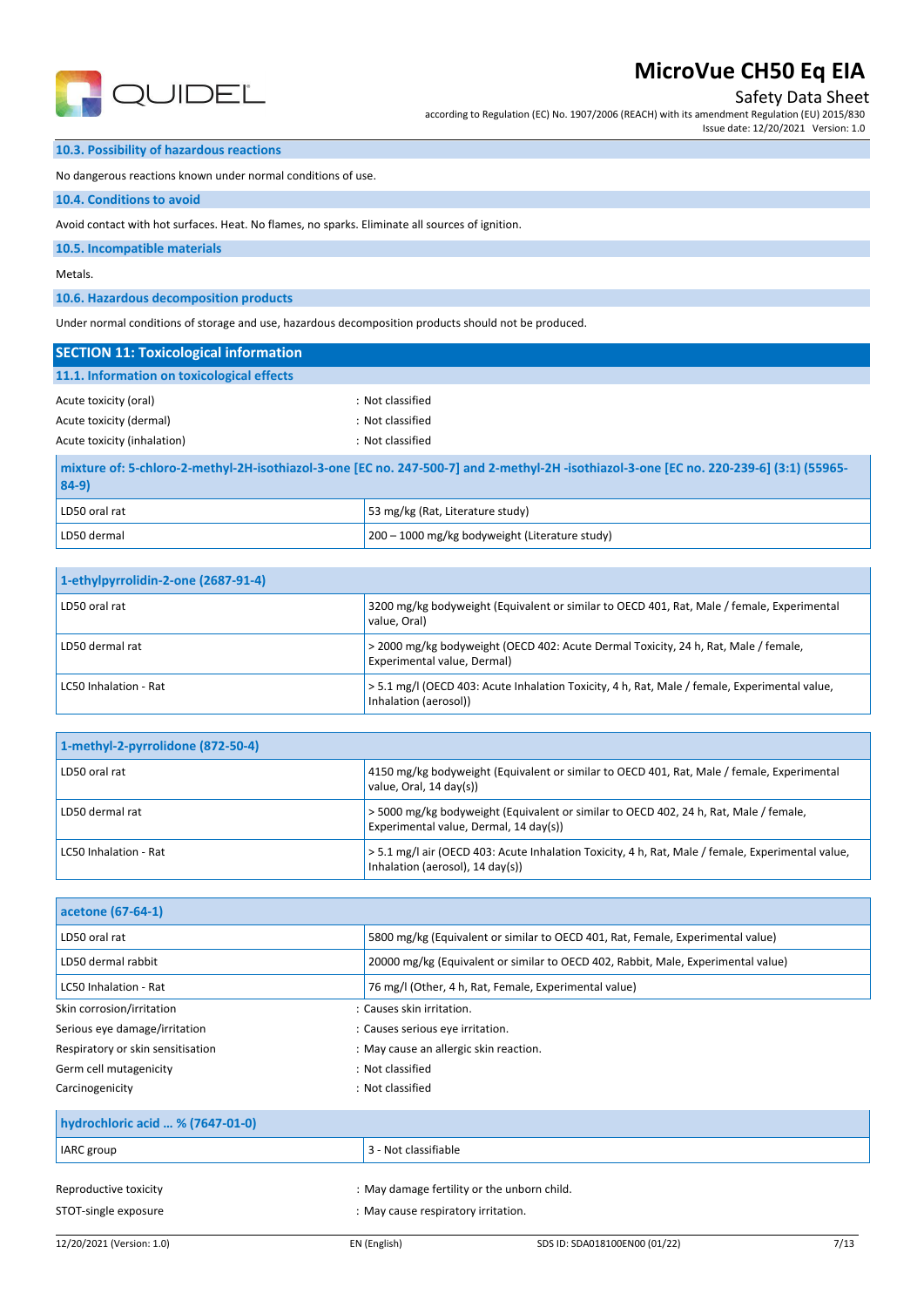

### Safety Data Sheet

Issue date: 12/20/2021 Version: 1.0

according to Regulation (EC) No. 1907/2006 (REACH) with its amendment Regulation (EU) 2015/830

STOT-repeated exposure in the state of the state of the STOT-repeated exposure

Aspiration hazard **in the case of the contract of the case of the contract of the contract of the contract of the contract of the contract of the contract of the contract of the contract of the contract of the contract of** 

EC50 72h - Algae [1] 0.018 mg/l (Pseudokirchneriella subcapitata, Literature)

| <b>SECTION 12: Ecological information</b>                                                                                                          |                                                                                                                            |  |
|----------------------------------------------------------------------------------------------------------------------------------------------------|----------------------------------------------------------------------------------------------------------------------------|--|
| 12.1. Toxicity                                                                                                                                     |                                                                                                                            |  |
| Ecology - general                                                                                                                                  | : The product is not considered harmful to aquatic organisms nor to cause long-term adverse effects<br>in the environment. |  |
| Hazardous to the aquatic environment, short-term<br>(acute)                                                                                        | : Not classified                                                                                                           |  |
| Hazardous to the aquatic environment, long-term<br>(chronic)                                                                                       | : Not classified                                                                                                           |  |
| mixture of: 5-chloro-2-methyl-2H-isothiazol-3-one [EC no. 247-500-7] and 2-methyl-2H -isothiazol-3-one [EC no. 220-239-6] (3:1) (55965-<br>$84-9)$ |                                                                                                                            |  |
| LC50 - Fish [1]                                                                                                                                    | 0.28 mg/l (96 h, Lepomis macrochirus, Literature)                                                                          |  |
| EC50 - Crustacea [1]                                                                                                                               | 0.16 mg/l (48 h, Daphnia magna, Literature)                                                                                |  |

| 1-ethylpyrrolidin-2-one (2687-91-4) |                                                                                                                                                        |
|-------------------------------------|--------------------------------------------------------------------------------------------------------------------------------------------------------|
| LC50 - Fish [1]                     | >465 mg/l (OECD 203: Fish, Acute Toxicity Test, 96 h, Brachydanio rerio, Static system, Fresh<br>water, Experimental value, Nominal concentration)     |
| EC50 - Crustacea [1]                | > 104 mg/l (OECD 202: Daphnia sp. Acute Immobilisation Test, 48 h, Daphnia magna, Static<br>system, Fresh water, Experimental value, Locomotor effect) |
| EC50 72h - Algae [1]                | > 101 mg/l (OECD 201: Alga, Growth Inhibition Test, Desmodesmus subspicatus, Static system,<br>Fresh water, Experimental value, Growth rate)           |

| 1-methyl-2-pyrrolidone (872-50-4) |                                                                                                                   |
|-----------------------------------|-------------------------------------------------------------------------------------------------------------------|
| LC50 - Fish [1]                   | > 500 mg/l (96 h, Oncorhynchus mykiss, Static system, Fresh water, Experimental value)                            |
| EC50 - Crustacea [1]              | 1107 mg/l (EPA 660/3 - 75/009, 96 h, Palaemonetes vulgaris, Static system, Salt water,<br>Experimental value)     |
| EC50 - Crustacea [2]              | > 1000 mg/l (DIN 38412-11, 24 h, Daphnia magna, Static system, Fresh water, Experimental value)                   |
| EC50 72h - Algae [1]              | 600.5 mg/l (DIN 38412-9, Desmodesmus subspicatus, Static system, Fresh water, Experimental<br>value, Growth rate) |

| acetone (67-64-1)                                                                                                                                                |                                                                                                   |
|------------------------------------------------------------------------------------------------------------------------------------------------------------------|---------------------------------------------------------------------------------------------------|
| $ $ LC50 - Fish $[1]$                                                                                                                                            | [5540 mg/l (EU Method C.1, 96 h, Salmo gairdneri, Static system, Fresh water, Experimental value) |
| EC50 96h - Algae $[1]$                                                                                                                                           | >7000 mg/l (Selenastrum capricornutum, Static system, Fresh water, Experimental value)            |
| $\mathbf{a} \cdot \mathbf{a} \cdot \mathbf{b} = \mathbf{a} \cdot \mathbf{b}$ , and a set $\mathbf{a} \cdot \mathbf{b}$ , and a set $\mathbf{a} \cdot \mathbf{b}$ |                                                                                                   |

#### **12.2. Persistence and degradability**

| mixture of: 5-chloro-2-methyl-2H-isothiazol-3-one [EC no. 247-500-7] and 2-methyl-2H-isothiazol-3-one [EC no. 220-239-6] (3:1) (55965-<br>$ 84-9 $ |                 |
|----------------------------------------------------------------------------------------------------------------------------------------------------|-----------------|
| Biochemical oxygen demand (BOD)                                                                                                                    | Not applicable. |
| Chemical oxygen demand (COD)                                                                                                                       | Not applicable. |
| ThOD                                                                                                                                               | Not applicable. |
| BOD (% of ThOD)                                                                                                                                    | Not applicable. |

| 1-ethylpyrrolidin-2-one (2687-91-4) |                                 |
|-------------------------------------|---------------------------------|
| Persistence and degradability       | Readily biodegradable in water. |

| 1-methyl-2-pyrrolidone (872-50-4) |              |                                                            |      |
|-----------------------------------|--------------|------------------------------------------------------------|------|
| Persistence and degradability     |              | Biodegradable in the soil. Readily biodegradable in water. |      |
| 12/20/2021 (Version: 1.0)         | EN (English) | SDS ID: SDA018100EN00 (01/22)                              | 8/13 |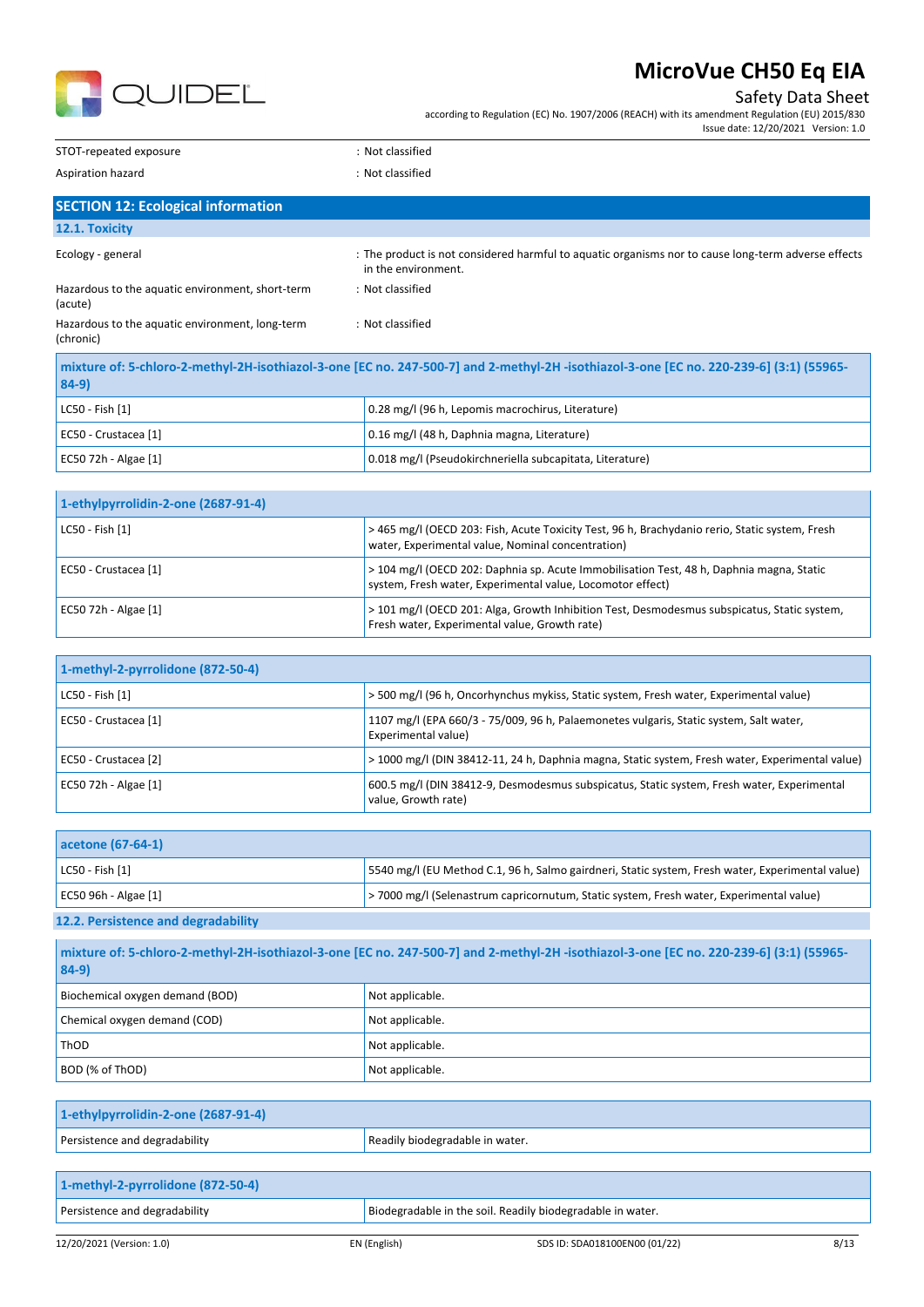

## Safety Data Sheet

according to Regulation (EC) No. 1907/2006 (REACH) with its amendment Regulation (EU) 2015/830 Issue date: 12/20/2021 Version: 1.0

| Biochemical oxygen demand (BOD) | 1.07 g $O2$ /g substance                  |
|---------------------------------|-------------------------------------------|
| Chemical oxygen demand (COD)    | 1.56 g $O2/g$ substance                   |
| ThOD                            | $\vert$ 1.9 g O <sub>2</sub> /g substance |
| BOD (% of ThOD)                 | 0.56                                      |

| acetone (67-64-1)               |                                                                                                                     |
|---------------------------------|---------------------------------------------------------------------------------------------------------------------|
| Persistence and degradability   | Biodegradable in the soil. Biodegradable in the soil under anaerobic conditions. Readily<br>biodegradable in water. |
| Biochemical oxygen demand (BOD) | 1.43 g $O_2/g$ substance                                                                                            |
| Chemical oxygen demand (COD)    | 1.92 g $O_2/g$ substance                                                                                            |
| ThOD                            | 2.2 $g O2/g$ substance                                                                                              |
| BOD (% of ThOD)                 | 0.872 (20 day(s), Literature study)                                                                                 |

| hydrochloric acid  % (7647-01-0) |                                   |
|----------------------------------|-----------------------------------|
| Persistence and degradability    | Biodegradability: not applicable. |
| 12.3. Bioaccumulative potential  |                                   |

**mixture of: 5-chloro-2-methyl-2H-isothiazol-3-one [EC no. 247-500-7] and 2-methyl-2H -isothiazol-3-one [EC no. 220-239-6] (3:1) (55965- 84-9)** Bioaccumulative potential Notestablished.

| 1-ethylpyrrolidin-2-one (2687-91-4)             |                                                                        |  |
|-------------------------------------------------|------------------------------------------------------------------------|--|
| Partition coefficient n-octanol/water (Log Pow) | -0.2 (Experimental value, EU Method A.8: Partition Coefficient, 23 °C) |  |
| Bioaccumulative potential                       | Not bioaccumulative.                                                   |  |

| 1-methyl-2-pyrrolidone (872-50-4) |                      |
|-----------------------------------|----------------------|
| BCF - Other aquatic organisms [1] | 3 (Calculated value) |
| Bioaccumulative potential         | Not bioaccumulative. |

| acetone (67-64-1)                               |                              |
|-------------------------------------------------|------------------------------|
| $ BCF - Fish [1]$                               | 0.69 (Pisces)                |
| BCF - Other aquatic organisms [1]               | 3 (BCFWIN, Calculated value) |
| Partition coefficient n-octanol/water (Log Pow) | $-0.24$ (Test data)          |
| Bioaccumulative potential                       | Not bioaccumulative.         |

| hydrochloric acid  % (7647-01-0) |                                                |
|----------------------------------|------------------------------------------------|
| Bioaccumulative potential        | Does not contain bioaccumulative component(s). |
| 12.4. Mobility in soil           |                                                |

| mixture of: 5-chloro-2-methyl-2H-isothiazol-3-one [EC no. 247-500-7] and 2-methyl-2H-isothiazol-3-one [EC no. 220-239-6] (3:1) (55965-<br>$84-9$ |                                                         |
|--------------------------------------------------------------------------------------------------------------------------------------------------|---------------------------------------------------------|
| Ecology - soil                                                                                                                                   | No (test) data on mobility of the components available. |

| 1-ethylpyrrolidin-2-one (2687-91-4)                           |                                                                          |
|---------------------------------------------------------------|--------------------------------------------------------------------------|
| Surface tension                                               | 0.069 N/m (20 °C, 1 g/l, OECD 115: Surface Tension of Aqueous Solutions) |
| Organic Carbon Normalized Adsorption Coefficient (Log<br>Koc) | 1.6 (log Koc, PCKOCWIN v1.66, Calculated value)                          |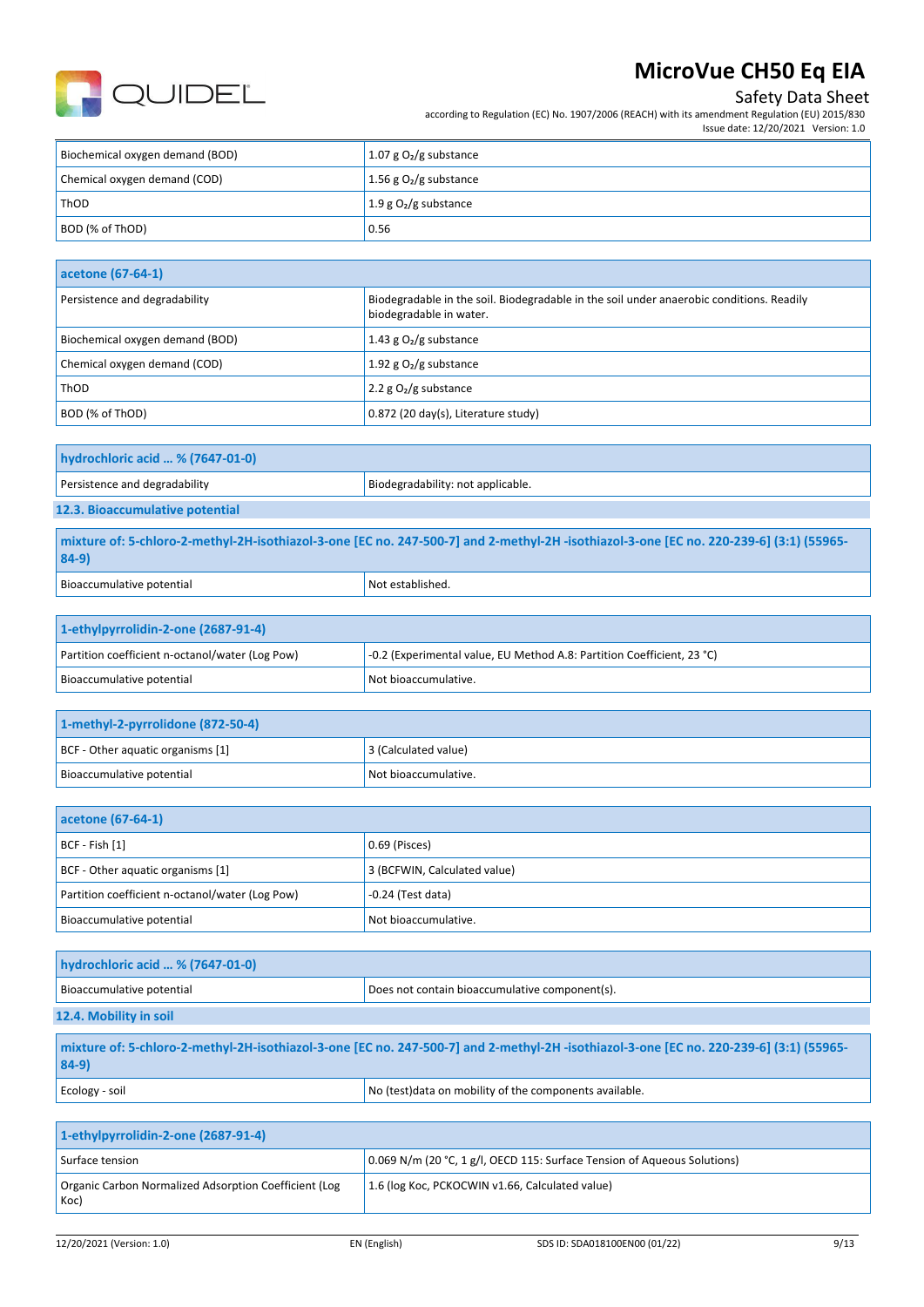

### Safety Data Sheet

according to Regulation (EC) No. 1907/2006 (REACH) with its amendment Regulation (EU) 2015/830

Issue date: 12/20/2021 Version: 1.0

Ecology - soil **Ecology** - soil Low potential for adsorption in soil. Highly mobile in soil.

| 1-methyl-2-pyrrolidone (872-50-4)                             |                                  |
|---------------------------------------------------------------|----------------------------------|
| Surface tension                                               | 0.407 N/m                        |
| Organic Carbon Normalized Adsorption Coefficient (Log<br>Koc) | 1.32 (log Koc, Calculated value) |
| Ecology - soil                                                | Highly mobile in soil.           |

| acetone (67-64-1) |                                                        |
|-------------------|--------------------------------------------------------|
| Surface tension   | 0.0237 N/m                                             |
| Ecology - soil    | No (test) data on mobility of the substance available. |

| hydrochloric acid  % (7647-01-0) |                                                                                                                          |
|----------------------------------|--------------------------------------------------------------------------------------------------------------------------|
| Ecology - soil                   | No (test) data on mobility of the components available. May be harmful to plant growth, blooming<br>and fruit formation. |

#### **12.5. Results of PBT and vPvB assessment**

| <b>Component</b>                    |                                                                                                                                                                                 |
|-------------------------------------|---------------------------------------------------------------------------------------------------------------------------------------------------------------------------------|
| 1-methyl-2-pyrrolidone (872-50-4)   | This substance/mixture does not meet the PBT criteria of REACH regulation, annex XIII<br>This substance/mixture does not meet the vPvB criteria of REACH regulation, annex XIII |
| acetone (67-64-1)                   | This substance/mixture does not meet the PBT criteria of REACH regulation, annex XIII<br>This substance/mixture does not meet the vPvB criteria of REACH regulation, annex XIII |
| 1-ethylpyrrolidin-2-one (2687-91-4) | This substance/mixture does not meet the PBT criteria of REACH regulation, annex XIII<br>This substance/mixture does not meet the vPvB criteria of REACH regulation, annex XIII |
| hydrochloric acid  % (7647-01-0)    | This substance/mixture does not meet the PBT criteria of REACH regulation, annex XIII<br>This substance/mixture does not meet the vPvB criteria of REACH regulation, annex XIII |
|                                     |                                                                                                                                                                                 |

### **12.6. Other adverse effects**

No additional information available

| <b>SECTION 13: Disposal considerations</b> |                                                                                               |
|--------------------------------------------|-----------------------------------------------------------------------------------------------|
| 13.1. Waste treatment methods              |                                                                                               |
| Regional legislation (waste)               | : Disposal must be done according to official regulations.                                    |
| Waste treatment methods                    | : Dispose of contents/container in accordance with licensed collector's sorting instructions. |
| Sewage disposal recommendations            | : Disposal must be done according to official regulations.                                    |
| Additional information                     | : Flammable vapours may accumulate in the container.                                          |
| Ecology - waste materials                  | : Avoid release to the environment.                                                           |

### **SECTION 14: Transport information**

### In accordance with ADR / IMDG / IATA / ADN

| <b>14.1. UN HUHBEL</b>        |                 |
|-------------------------------|-----------------|
| UN-No. (ADR)                  | : Not regulated |
| UN-No. (IMDG)                 | : Not regulated |
| UN-No. (IATA)                 | : Not regulated |
| UN-No. (ADN)                  | : Not regulated |
| 14.2. UN proper shipping name |                 |
| Proper Shipping Name (ADR)    | : Not regulated |
| Proper Shipping Name (IMDG)   | : Not regulated |
| Proper Shipping Name (IATA)   | : Not regulated |
| Proper Shipping Name (ADN)    | : Not regulated |
|                               |                 |

**14.1. UN number**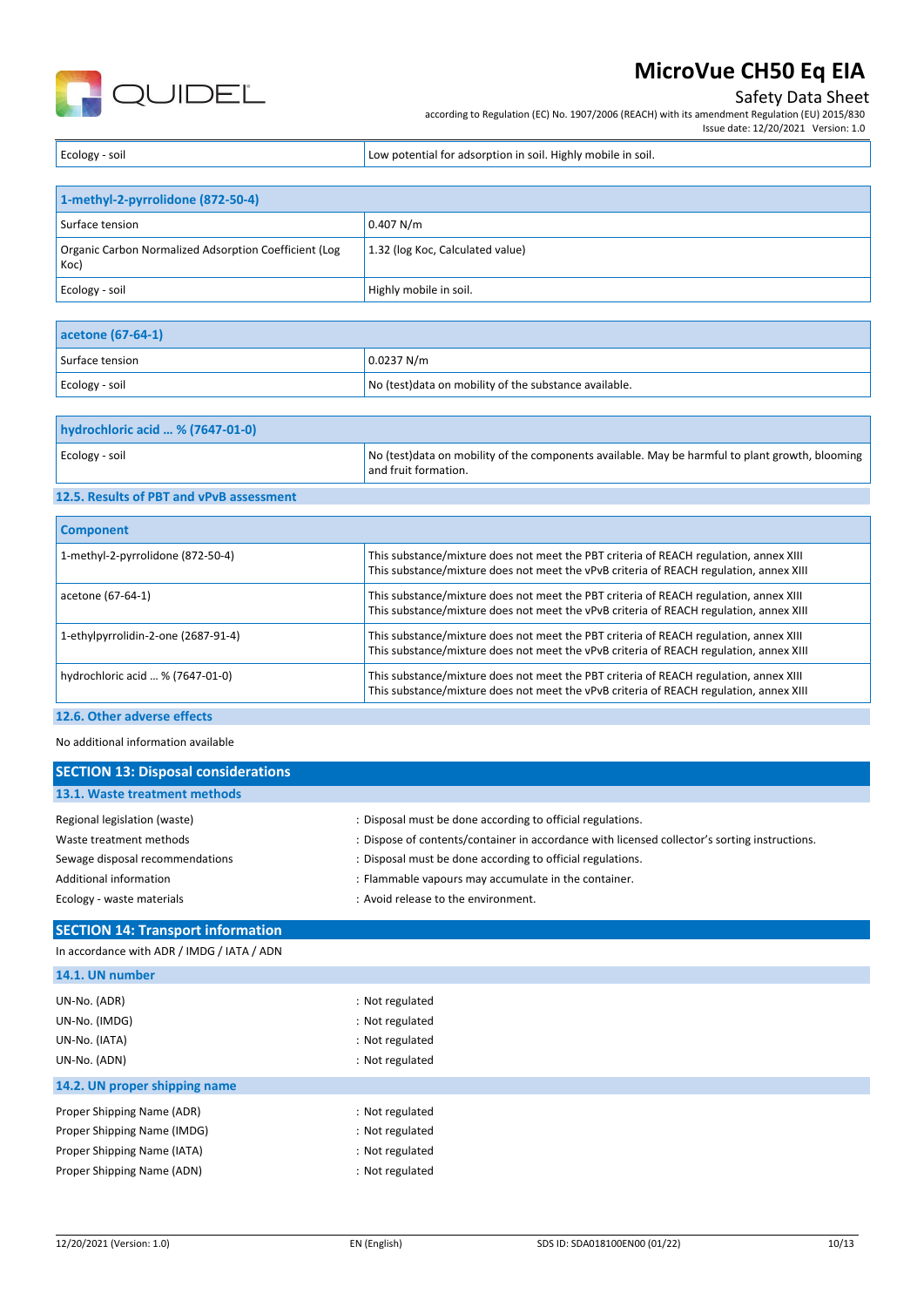

### Safety Data Sheet

according to Regulation (EC) No. 1907/2006 (REACH) with its amendment Regulation (EU) 2015/830 Issue date: 12/20/2021 Version: 1.0

### **14.3. Transport hazard class(es)**

| <b>ADR</b>                         |                                          |
|------------------------------------|------------------------------------------|
| Transport hazard class(es) (ADR)   | : Not regulated                          |
| <b>IMDG</b>                        |                                          |
| Transport hazard class(es) (IMDG)  | : Not regulated                          |
| <b>IATA</b>                        |                                          |
| Transport hazard class(es) (IATA)  | : Not regulated                          |
| <b>ADN</b>                         |                                          |
| Transport hazard class(es) (ADN)   | : Not regulated                          |
| 14.4. Packing group                |                                          |
| Packing group (ADR)                | : Not regulated                          |
| Packing group (IMDG)               | : Not regulated                          |
| Packing group (IATA)               | : Not regulated                          |
| Packing group (ADN)                | : Not regulated                          |
| 14.5. Environmental hazards        |                                          |
| Dangerous for the environment      | : No                                     |
| Marine pollutant                   | : No                                     |
| Other information                  | : No supplementary information available |
| 14.6. Special precautions for user |                                          |
| <b>Overland transport</b>          |                                          |
| Not regulated                      |                                          |
| Transport by sea                   |                                          |
| Not regulated                      |                                          |
| Air transport                      |                                          |
| Not regulated                      |                                          |
| Inland waterway transport          |                                          |

Not regulated

**14.7. Transport in bulk according to Annex II of Marpol and the IBC Code**

Not applicable

#### **SECTION 15: Regulatory information**

**15.1. Safety, health and environmental regulations/legislation specific for the substance or mixture**

#### **15.1.1. EU-Regulations**

Contains no REACH substances with Annex XVII restrictions

Contains a substance on the REACH candidate list in concentration ≥ 0.1% or with a lower specific limit: 1-Methyl-2-pyrrolidone (EC 212-828-1, CAS 872-50-4) Contains no REACH Annex XIV substances

#### **15.1.2. National regulations**

| Germany                                              |                                                                                               |
|------------------------------------------------------|-----------------------------------------------------------------------------------------------|
| Regulatory reference                                 | : WGK 2, Significantly hazardous to water (Classification according to AwSV, Annex 1)         |
| <b>Employment restrictions</b>                       | : Observe restrictions according Act on the Protection of Working Mothers (MuSchG)            |
|                                                      | Observe restrictions according Act on the Protection of Young People in Employment (JArbSchG) |
| Hazardous Incident Ordinance (12. BImSchV)           | : Is not subject of the 12. BlmSchV (Hazardous Incident Ordinance)                            |
| <b>Netherlands</b>                                   |                                                                                               |
| SZW-lijst van kankerverwekkende stoffen              | : None of the components are listed                                                           |
| SZW-lijst van mutagene stoffen                       | : None of the components are listed                                                           |
| SZW-lijst van reprotoxische stoffen – Borstvoeding   | : None of the components are listed                                                           |
| SZW-lijst van reprotoxische stoffen - Vruchtbaarheid | : None of the components are listed                                                           |
| SZW-lijst van reprotoxische stoffen - Ontwikkeling   | : 1-ethylpyrrolidin-2-one,1-methyl-2-pyrrolidone are listed                                   |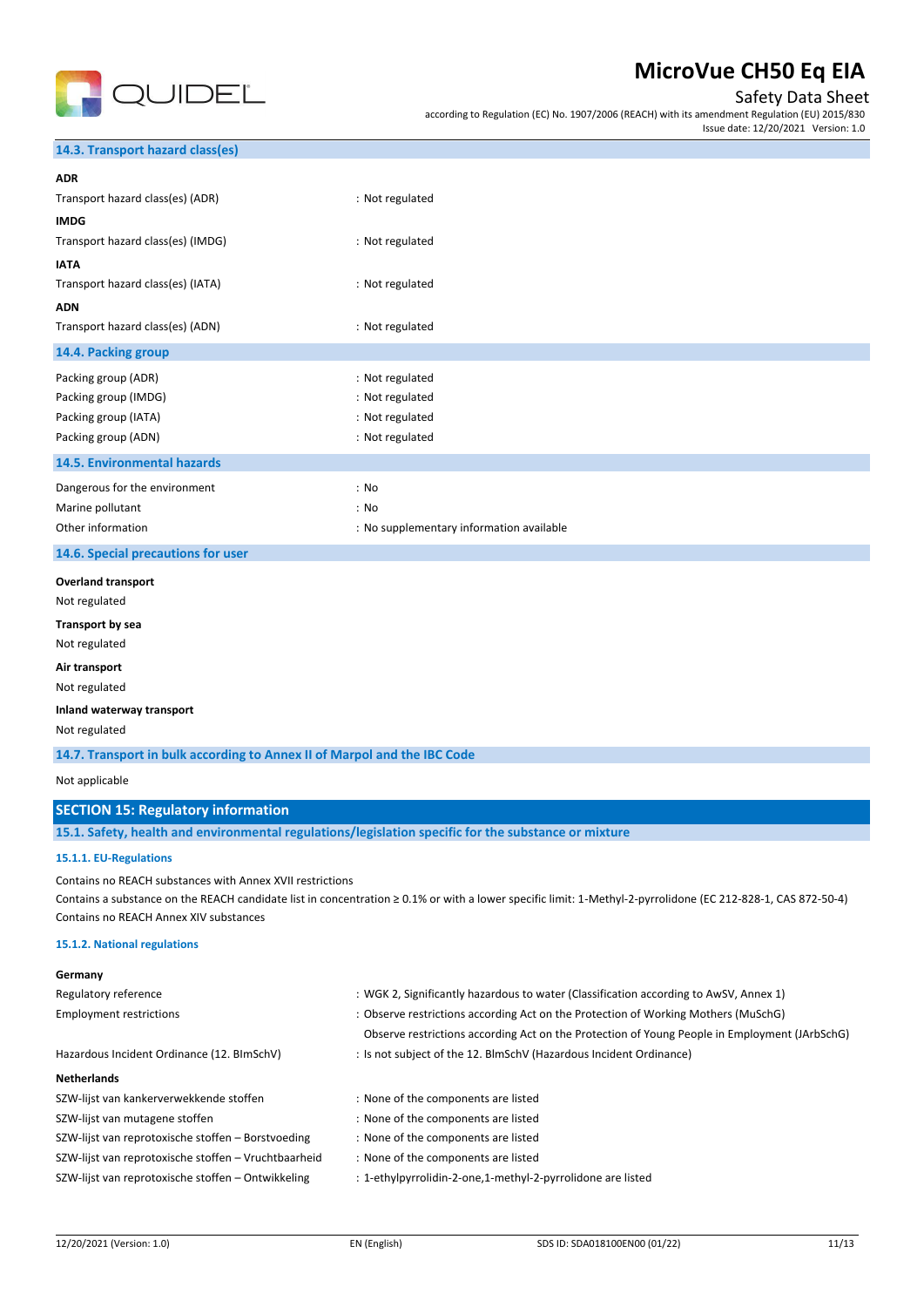

## Safety Data Sheet

according to Regulation (EC) No. 1907/2006 (REACH) with its amendment Regulation (EU) 2015/830 Issue date: 12/20/2021 Version: 1.0

| <b>Denmark</b>                  |                                                                                                         |
|---------------------------------|---------------------------------------------------------------------------------------------------------|
| Danish National Regulations     | : Young people below the age of 18 years are not allowed to use the product                             |
|                                 | Pregnant/breastfeeding women working with the product must not be in direct contact with the<br>product |
| Switzerland                     |                                                                                                         |
| Chemicals Ordinance (SR 813.11) | $:$ Group 1                                                                                             |

### **15.2. Chemical safety assessment**

No chemical safety assessment has been carried out

| <b>SECTION 16: Other information</b> |                                                                                                   |       |
|--------------------------------------|---------------------------------------------------------------------------------------------------|-------|
| Indication of changes:               |                                                                                                   |       |
| New EU SDS template.                 |                                                                                                   |       |
| <b>Abbreviations and acronyms:</b>   |                                                                                                   |       |
| <b>ADN</b>                           | European Agreement concerning the International Carriage of Dangerous Goods by Inland Waterways   |       |
| <b>ADR</b>                           | European Agreement concerning the International Carriage of Dangerous Goods by Road               |       |
| ATE                                  | <b>Acute Toxicity Estimate</b>                                                                    |       |
| <b>BLV</b>                           | <b>Biological limit value</b>                                                                     |       |
| CAS No                               | <b>Chemical Abstract Service number</b>                                                           |       |
| <b>CLP</b>                           | Classification Labelling Packaging Regulation; Regulation (EC) No 1272/2008                       |       |
| <b>DMEL</b>                          | Derived Minimal Effect level                                                                      |       |
| <b>DNEL</b>                          | Derived-No Effect Level                                                                           |       |
| <b>EC50</b>                          | Median effective concentration                                                                    |       |
| EC-No.                               | European Community number                                                                         |       |
| EN                                   | European Standard                                                                                 |       |
| <b>IATA</b>                          | International Air Transport Association                                                           |       |
| <b>IMDG</b>                          | International Maritime Dangerous Goods                                                            |       |
| <b>LC50</b>                          | Median lethal concentration                                                                       |       |
| LD50                                 | Median lethal dose                                                                                |       |
| LOAEL                                | Lowest Observed Adverse Effect Level                                                              |       |
| <b>NOAEC</b>                         | No-Observed Adverse Effect Concentration                                                          |       |
| <b>NOAEL</b>                         | No-Observed Adverse Effect Level                                                                  |       |
| <b>NOEC</b>                          | No-Observed Effect Concentration                                                                  |       |
| OEL                                  | Occupational Exposure Limit                                                                       |       |
| PBT                                  | Persistent Bioaccumulative Toxic                                                                  |       |
| PNEC                                 | Predicted No-Effect Concentration                                                                 |       |
| <b>REACH</b>                         | Registration, Evaluation, Authorisation and Restriction of Chemicals Regulation (EC) No 1907/2006 |       |
| <b>RID</b>                           | Regulations concerning the International Carriage of Dangerous Goods by Rail                      |       |
| SDS                                  | Safety Data Sheet                                                                                 |       |
| vPvB                                 | Very Persistent and Very Bioaccumulative                                                          |       |
| WGK                                  | Water Hazard Class                                                                                |       |
| Other information                    | : Please review product insert prior to using this product.                                       |       |
| Full text of H- and EUH-statements:  |                                                                                                   |       |
| Acute Tox. 3 (Dermal)                | Acute toxicity (dermal), Category 3                                                               |       |
| Acute Tox. 3 (Inhalation)            | Acute toxicity (inhal.), Category 3                                                               |       |
| Acute Tox. 3 (Oral)                  | Acute toxicity (oral), Category 3                                                                 |       |
| 12/20/2021 (Version: 1.0)            | EN (English)<br>SDS ID: SDA018100EN00 (01/22)                                                     | 12/13 |